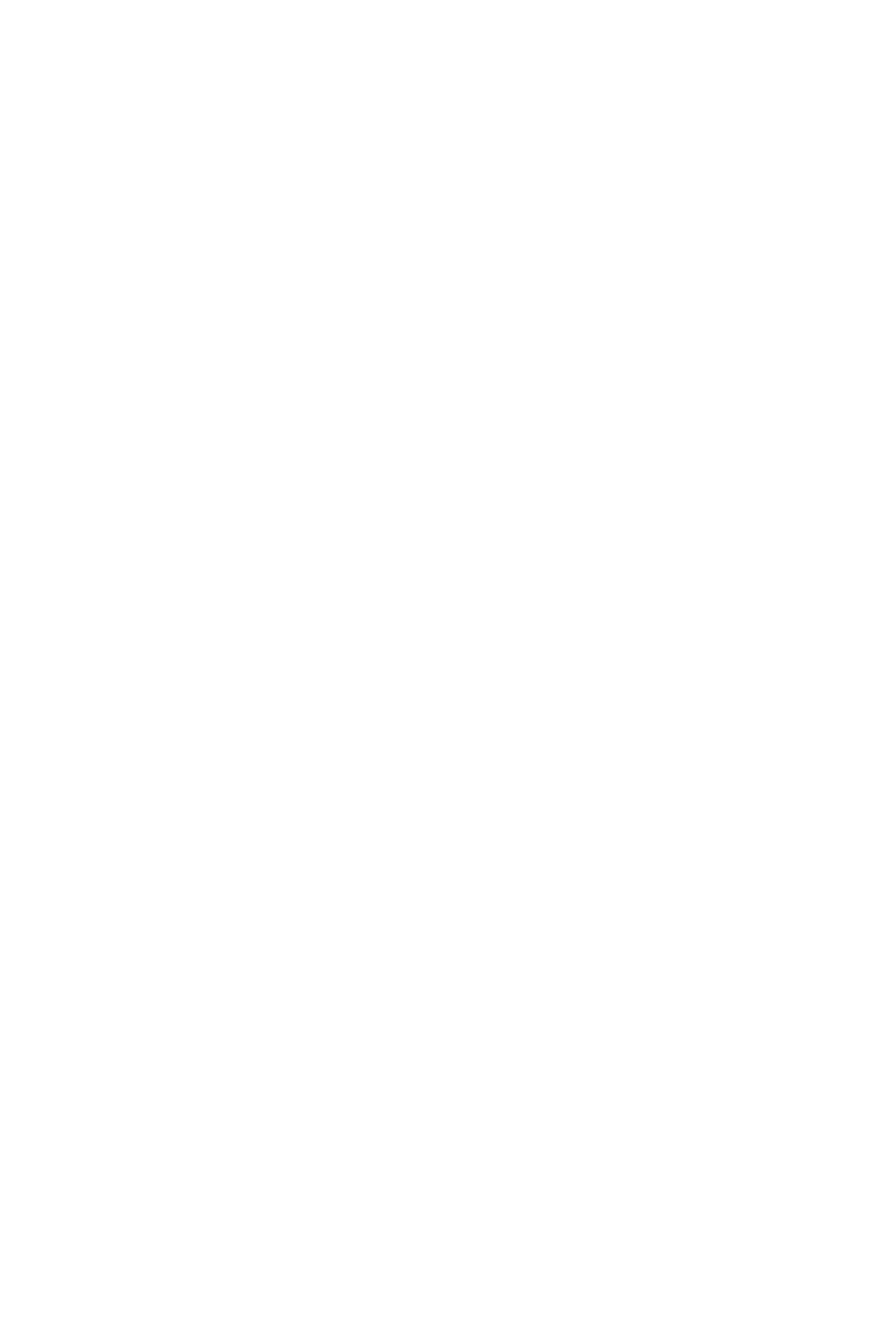Mr. File presented an Ordinance for first reading by title only. It is titled AN ORDINANCE AUTHORIZING THE CITY OF BECKLEY TO PURCHASE FROM THE CHURCH OF GOD OF AMERICAL REAL ESTATE LOCATED AT 116 AND 118 11<sup>TH</sup> STREET (LOTS 7,8 AND 9TH BLOCK CENTRAL ADDITION) BECKLEY, RALEIGH COUNTY, WEST VIRGINIA. He explained these two lots will be used (in the future) to expand the park that is on Scott Avenue. The price is \$7,600.00 for the lots which is the current market value according to an appraisal by Goldman and Associates of Charleston, WV. The City anticipates receiving federal grant money to purchase these lots. The second reading and public reading will be March 23, 2021. The Mayor stated that this expenditure has been approved for the use of CBDG funds. A motion was made by Councilman Sopher and a second by Councilman Canter. The motion passed by unanimous vote. Councilman Sopher asked how much the City is paying for that property. The Mayor explained that consideration is \$7,600.00. The Ordinance is incorporated into these minutes.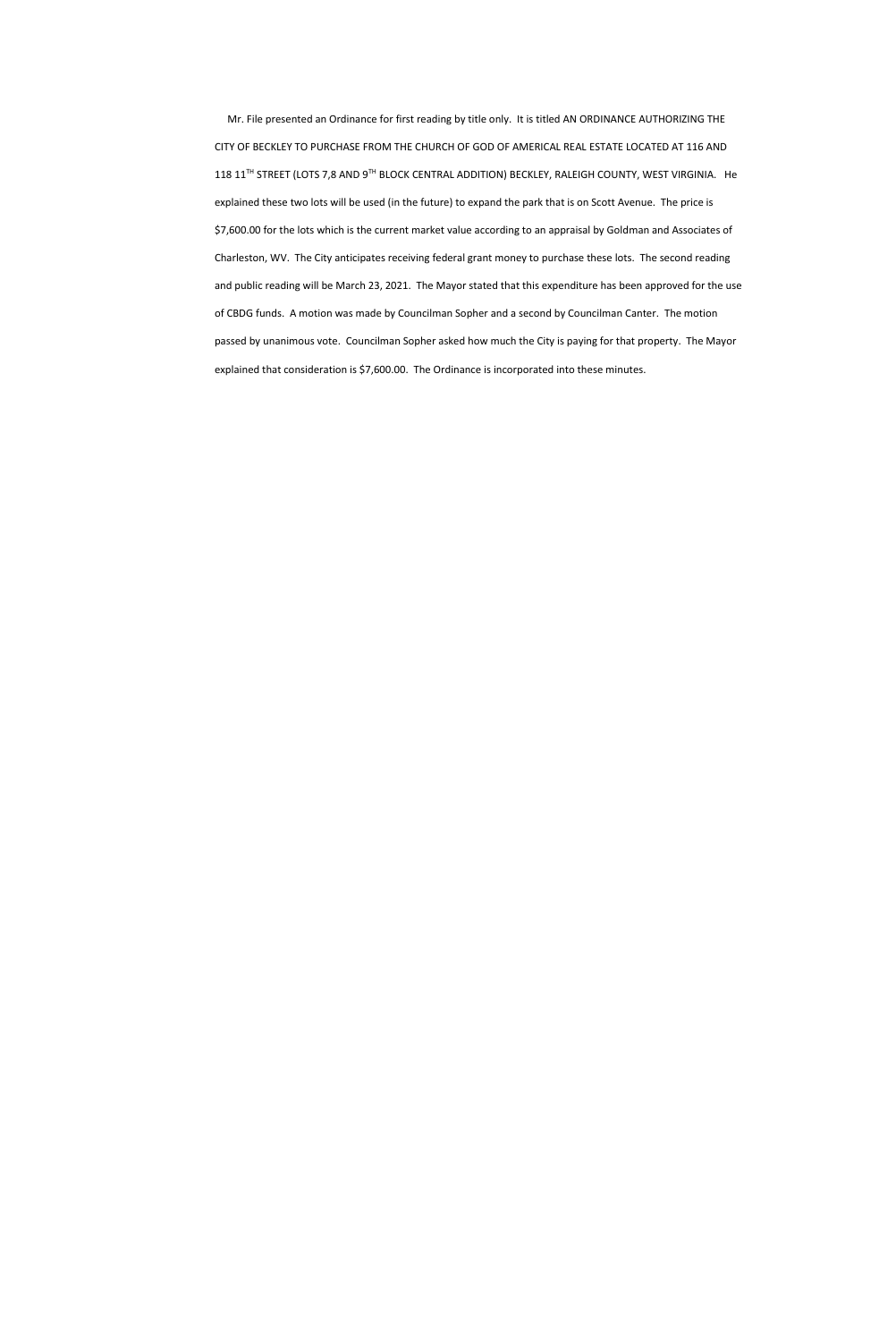Mr. File presented an Ordinance for first reading that was requested by the Calvary Assembly of God Church. They are going to build an entrance road from their church parking lot to Harper Road and it will cross the end of Reservation Avenue (which is the street off of Sunset Avenue). The church is located at the end of Sunset Avenue. This Ordinance will permit the church entrance road to cross Reservation Ave. and will require motorists to stop on Reservation Ave. prior to entering this entrance road. This will also authorize the placement of stop signs. Those traveling on Reservation Avenue prior to turning on to this entrance road (which has not yet been named) will be required to stop. Mr. File explained and summarized the ordinance and the first reading was by title only AN ORDINANCE FOR THE AMENDMENT TO THE TRAFFIC CONTROL MAP-OTHER THAN PARKING AND TRAFFICE CONTROL FILE-AUTHORIZING THE LOCATION AND CONSTRUCTION OF AN ENTRANCE ROAD CONNECTING THE CALVARY ASSEMBLY OF GOD CHURCH PARKING LOT TO HARPER ROAD AND CONNECTING WITH RESERVATION AVENUE. A motion was made by Councilman Reedy and seconded by Councilman Price and was passed by unanimous voted. Second reading and public hearing will take place March 23, 2021. The Ordinance was incorporated into these minutes.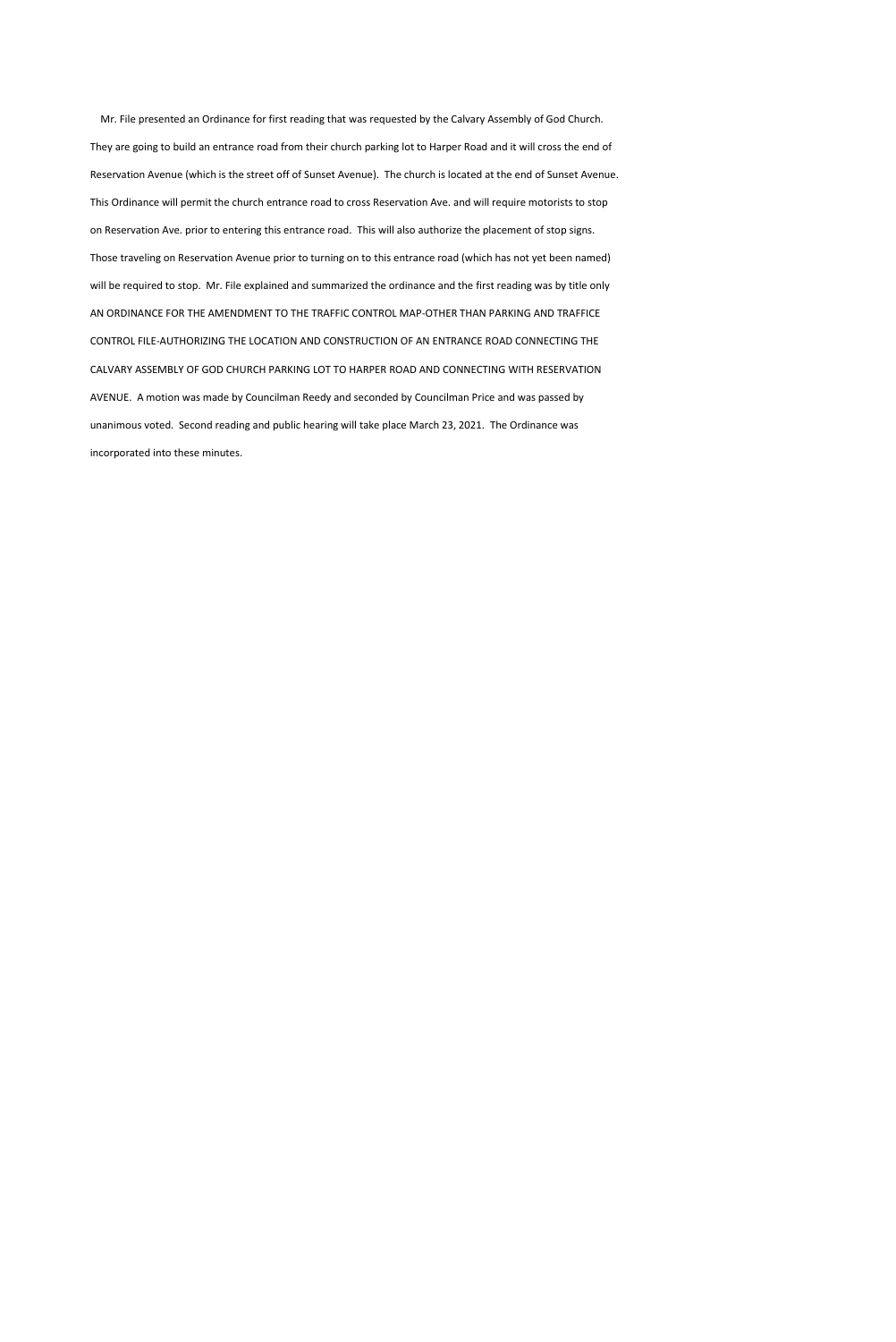Next a resolution was presented authorizing the City to contribute \$25,000.00 to the ACC Corp. Summer Youth Program. Mr. File read the resolution in its entirety. The Mayor stated that this contribution is far less than the cost of hiring City employees to do the work. A motion was made by Councilwoman Hunter to accept this resolution and seconded by Councilman Dunlap and was passed by unanimous vote. The Resolution is incorporated into these minutes.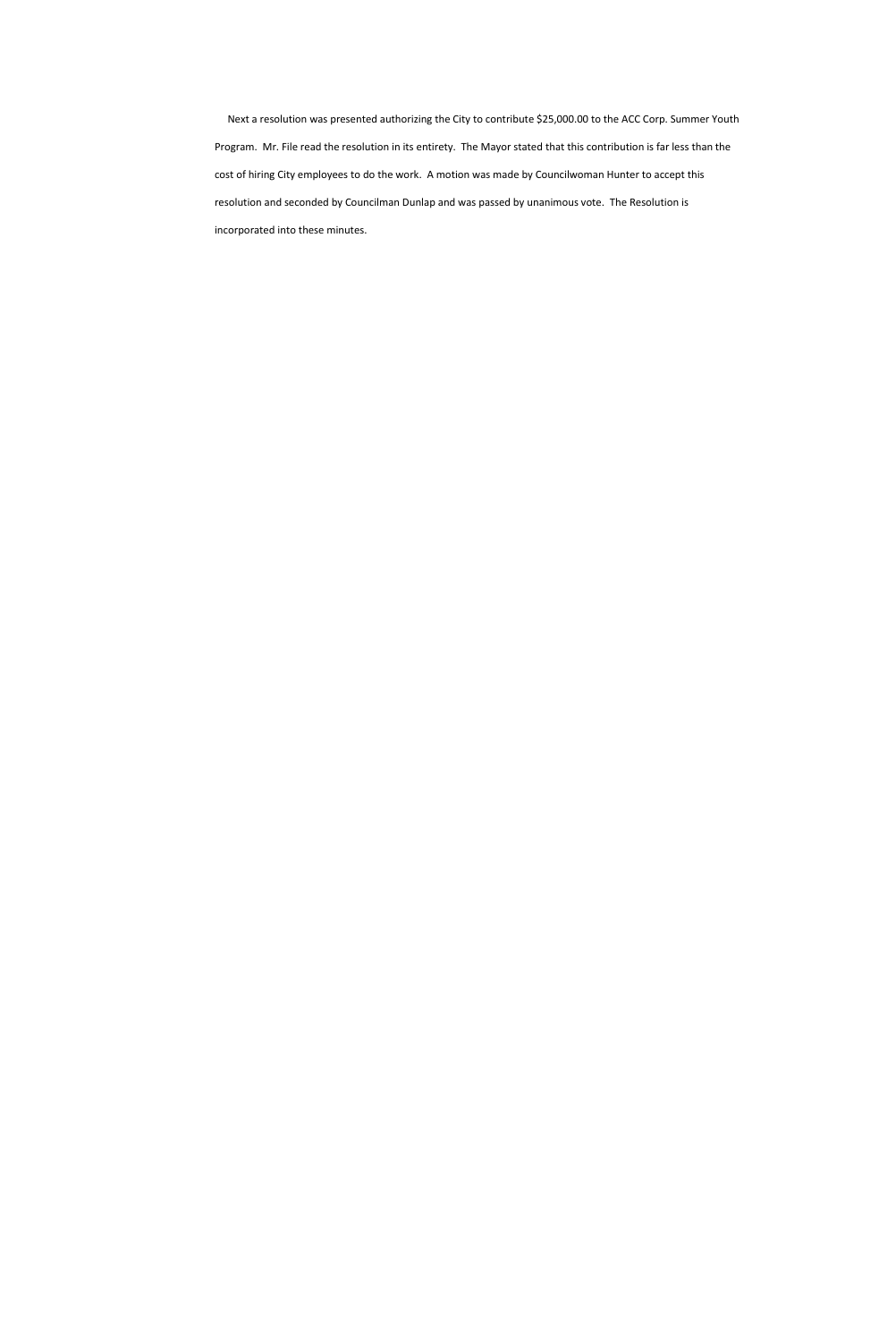The Mayor congratulated Jill Moorefield on her efforts and for her work on the next Resolution which is A RESOLTUION TO SUBMIT A GRANT REQUEST TO THE NATIONAL COAL HERITAGE AREA AUTHORITY FOR MATCHING FUNDS TO ADD INTERPRETIVE SIGNS ALONG THE LEWIS MCMANUS MEMORIAL HONOR TRAIL. Mr. File read the resolution in its entirety. A motion was made by Councilman Sopher to accept this resolution and seconded by Councilwoman Bullock and it passed by unanimous vote. The resolution is incorporated into these minutes.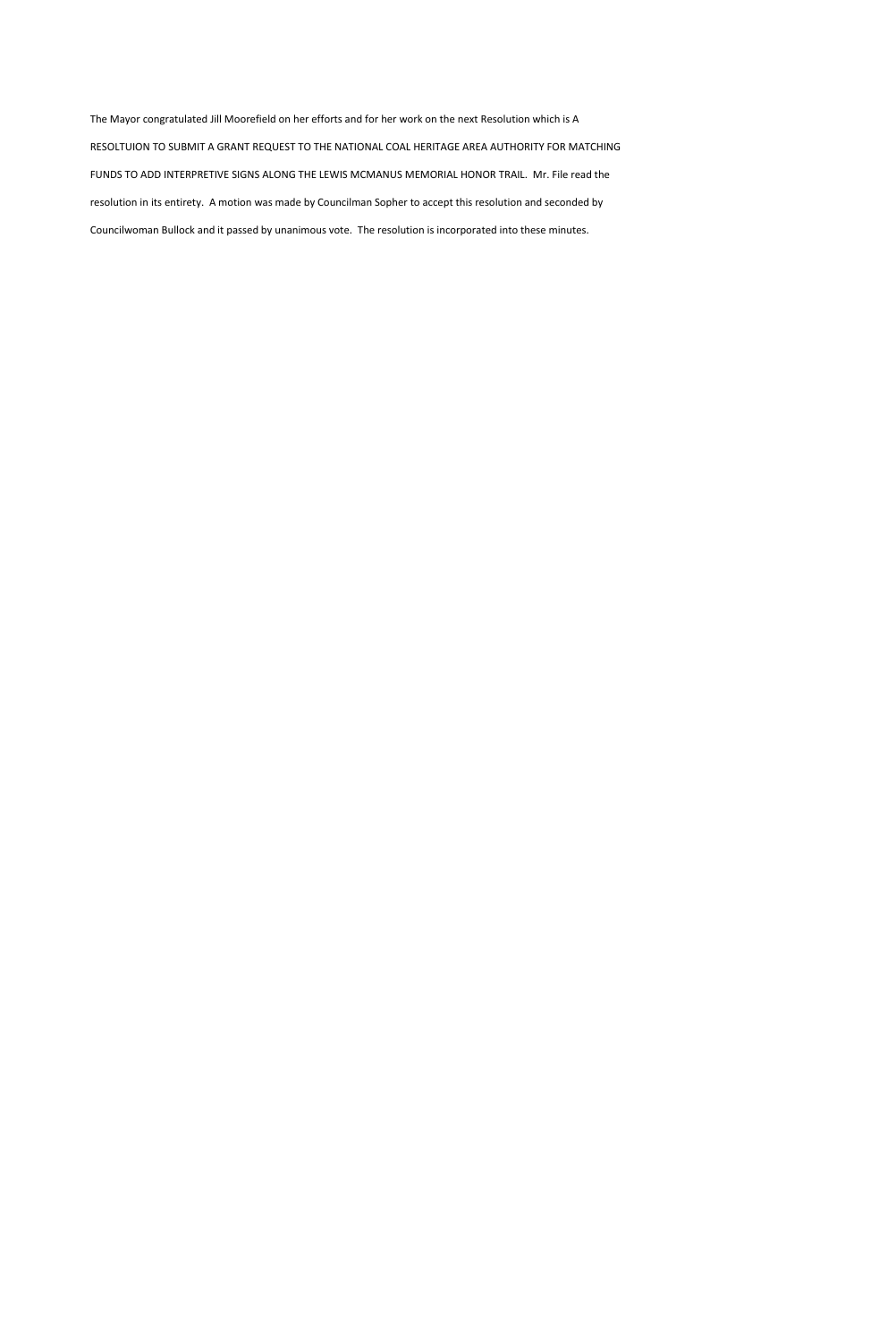The Mayor commended Jina Belcher, Executive Director of the NRGRDA for her effort working on a grant for primarily the downtown Beckley area. Ms. Belcher then made a presentation to Council. The Mayor stated that there is no need for any grant approval or financing regarding the City of Beckley's contribution to this grant at this time. The City is asking Council to approve Ms. Belcher's efforts to proceed with a request for proposals (RFPs). Ms. Belcher explained that she is working on a potential grant for redevelopment planning, potential phase 1 environmental, structural engineering and planning to attract investors or developers to downtown Beckley. In the last two weeks NRGRDA has been contacted by six potential developers/investors regarding their interest in downtown Beckley. A downtown redevelopment master plan is what is needed. Ms. Belcher said this is what Monica Miller had in mind several years ago. Instead of pursuing the grant for the technical assistance dollars, Ms. Belcher reached out to the Mayor for permission to proceed with RFPs for services to do the downtown redevelopment master plan. Two investors have asked for a redevelopment plan, so she thinks that it is timely that we expedite this work now. To do that, NRGRDA will procure and cover the costs to put Monica Miller back on retainer to manage this project. Ms. Miller will be responsible for defining the scope of work, the RFPs, soliciting the RFPs, working with entities and contractors that might want to do the downtown redevelopment master plan. Once the RFP is out to the public for a response, NRGRDA will return to the City and to Council to share those proposals and choose a contractor. Monica Miller will work directly with the contractor along with the City and NRGRDA to craft the master plan. Some of NRGRDA's goals in the plan are identifying walkability from WVU Tech's campus to the bookstore, identifying buildings that need to be torn down rather than rehabilitated and identifying potential housing and residents to go along with some of the storefronts that they are looking at in downtown Beckley and some of the developer's specific interests. The NRGRDA also wants to make sure that the project creates an investable community and investable spaces because they realize that not all the spaces have developer's interest right now. They will also be working with NCDC located in North Carolina which is a community development financing group that helps the developers procure investment for their development. That service is paid for by the developer at the end of the deal. NRGRDA intends on contracting with Monica Miller within the two weeks to start crafting the RFP to put out to the public. Ms. Belcher wanted to share their thoughts and NRGRDA's intentions and let the City and Council know that there is a lot of interest in this area right now and expediting the redevelopment of the master plan is the next step to moving forward in downtown Beckley. Councilman Sopher asked if Monica Miller would have an artist's rendition of what would be left if some buildings would be torn down and if designs of parking lots would be in this? She said yes, part of the plan is to identify the end use of either the building or the space(s) left by the building. Councilman Dunlap asked

Ms. Belcher what she envisions the Historic Landmark's role being in the next step of this redevelopment. She said that NRGRDA must be mindful that courthouse square is a historic district and must keep in mind what that looks like in either the demolishing of buildings or the redevelopment of buildings. There is also a role that exists for historic tax credits as part of financing. There is also a role in making sure the integrity of the façade is as close to original as possible. She said they will make sure that they have a representative from the Historic Landmark Commission on the board to insure they are protecting the integrity of courthouse square and are using the tax credits to their highest ability with financing. Coucilman Dunlap said that he is glad that she included their involvement. Councilwoman Bullock mentioned that when Monica was previously involved, there was a survey completed and wanted to know if that survey will be used. Ms. Belcher said yes, they are using a regional plan and those surveys are a road map to pull back in those key players that were involved and some of the common themes that were identified as part of that. The Mayor asked her when this may be brought before Council for the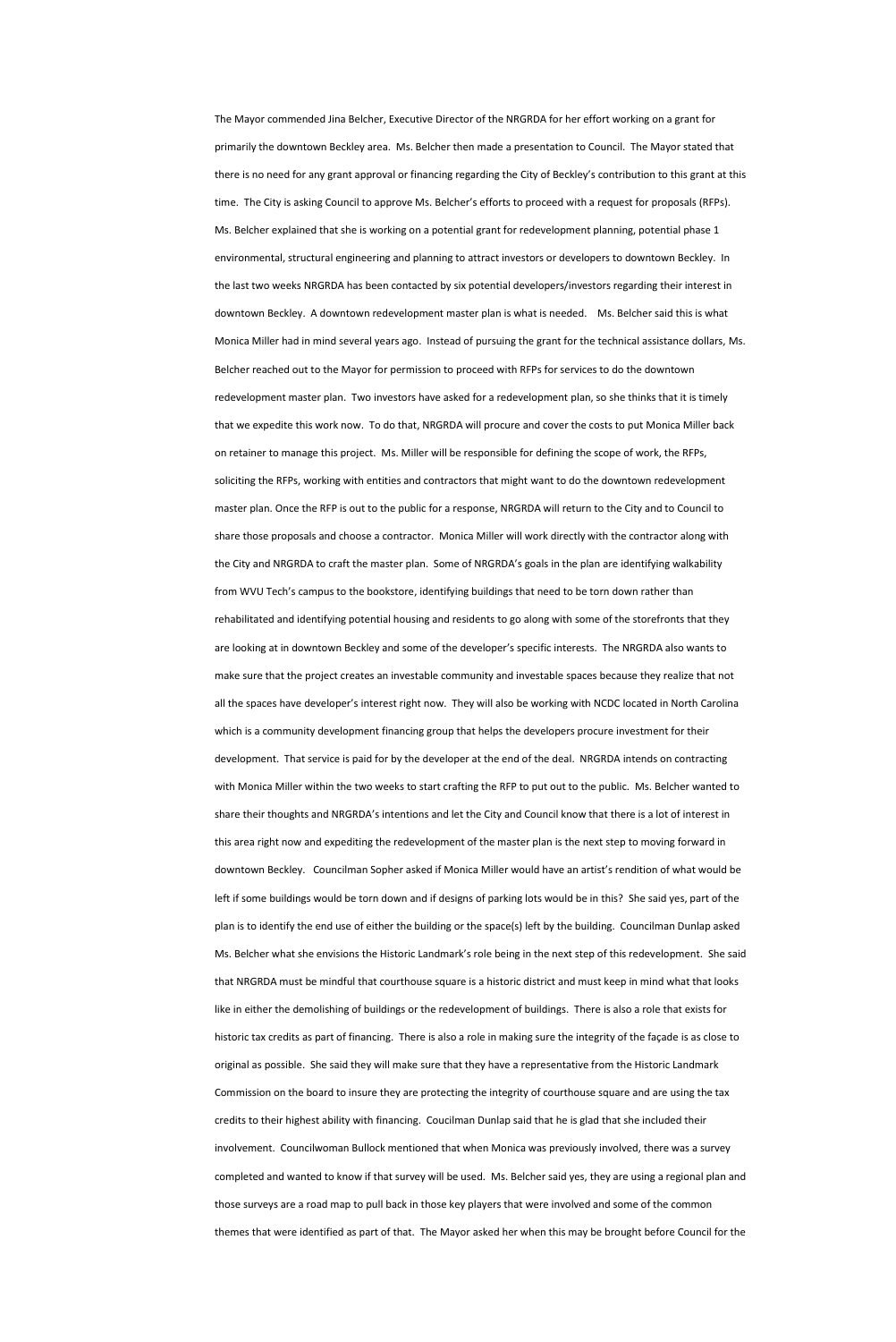first reading of an ordinance regarding an RFP for the City's support? She said within five to six weeks.

 Mr. File read the notice of application from Sultan's Lounge, Inc. to obtain their liquor license. It does not require any approval by Council, simply notification to Council. Mr. File read a memo from Mr. Cannon to Council regarding notice of application. Mr. Trump stated that he has searched the City's archives and there is no business license or any registration for this business therefore Mr. Trump suggests that we hold this application until we are able to verify that they are licensed and able to do business in the city. Mr. File stated that the application will not be submitted until after we receive proper verification. These forms are incorporated into these minutes.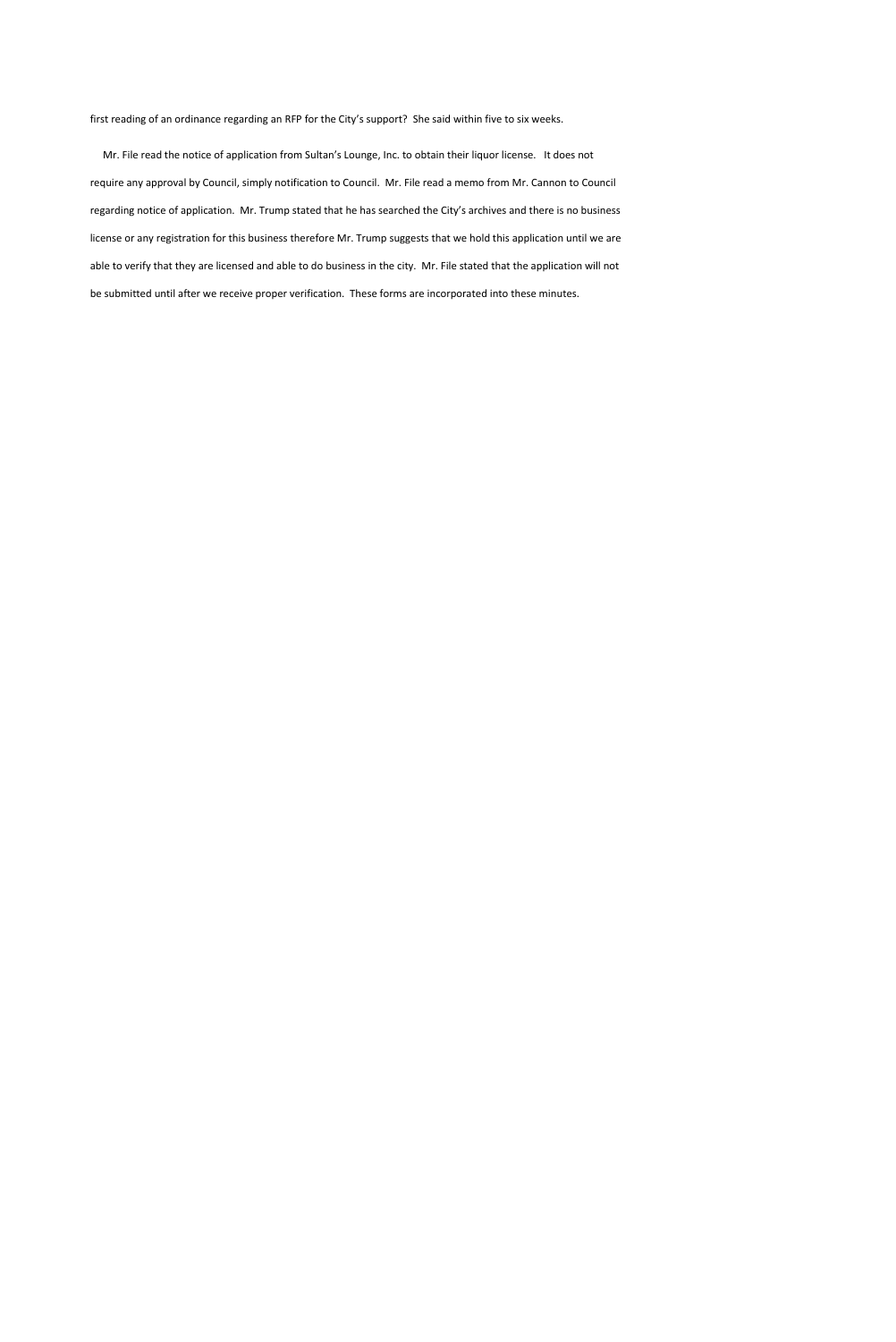OLD BUSINESS: The City was recently visited by a member of the "Healthy People Healthy Place" Committee by DHHR and presented a certificate, signed by Governor Justice, awarding Beckley a gold status for this award. The City of Beckley was the only City elected for the gold award. The Mayor thanked the support of Council and thanked Active Southern WV for their efforts. The Mayor complimented Jerry Stump and the Board of Public Works employees who engage in walking on the trail at lunch time and for their involvement in the corporate wellness program. He also complimented Beckley Sanitary Board for their involvement in the corporate wellness program and recognized Erin Reed's involvement with the BYPAC Committee. All of these efforts contributed to the City of Beckley being awarded this gold "Healthy People Healthy Place" award. Councilman Sopher asked if New River Drive is close to opening one lane. The Mayor asked Jerry Stump to address the issue. Jerry Stump, Director of Board of Public Works stated that he talked to Nick Akers Monday. They will be pouring concrete for half of the roadway Wednesday and the other half will be poured Thursday. There is a seven-day curing process for the concrete and the guardrail will be installed. Jerry was unable to get a date but agrees with the Mayor that it should reopen within the next two weeks.

NEW BUSINESS: Councilwoman Hunter thanked the Mayor for having the USDA & the Beckley Housing Authority contact Council. The food distribution will be March 19, 2021 from 1:00 p.m. – 4:00 p.m. at Epling Stadium. Councilwoman Hunter welcomed Council to volunteer their help. March 24, 2021 Mountaineer Food Bank will distribute food boxes as well. The Mayor announced that the Raleigh County Health Dept. would appreciate any help with controlling traffic and helping get questionnaires completed for the COVID vaccine this week. Councilwoman Hunter showed a picture of a stone wall that collapsed this afternoon on Woodlawn Avenue. It will be the responsibility of the homeowner to repair. Councilwoman Hunter suggested that if any Council members know of anyone that does stonework, to please pass it along to that citizen. The Mayor asked if this occurred on the 300<sup>th</sup> block of Woodlawn, she said, "yes". Councilman Dunlap thanked Chief Christian for the presence of increased foot patrol by officers in the City. He appreciates the increase in visibility and accessibility to the public. Councilman Sopher agreed. The Mayor also agreed. He said this brings back memories of Lonnie Price, (Councilman Price's uncle) who was a friendly reminder of public safety. Chief Christian commented that he is glad that the increased visibility of the officers is being noticed. Councilman Price asked when will Black Knight reopen the restaurant? The Mayor explained that a reopening date has not yet been determined. However, the Raleigh County Board of Education contacted Black Knight about the possibility of providing one thousand Easter

dinners to their personnel. This keeps people employed and keeps Black Knight's name out to the public. The Mayor stated that finding employees to work at Black Knight has become an issue. It appears there is another round of unemployment checks in the amount of \$300.00 per week that will be coming. This makes if difficult to recruit servers and other wait staff employees at Black Knight. Ms. Baker is concerned about this regarding opening the restaurant for full service. The Mayor stated that Black Knight gets calls daily inquiring as to when the golf course will open. This may be the first full service at Black Knight to reopen. Depending on the weather, this could happen in March.

Ms. Baker and the Director of Recreation for the county combined to hold a disc tournament on the course over the weekend as a fundraiser for the county in the spirit of collaboration with the county. The county plans to construct and run their own disc golf course at Stephen's Lake.